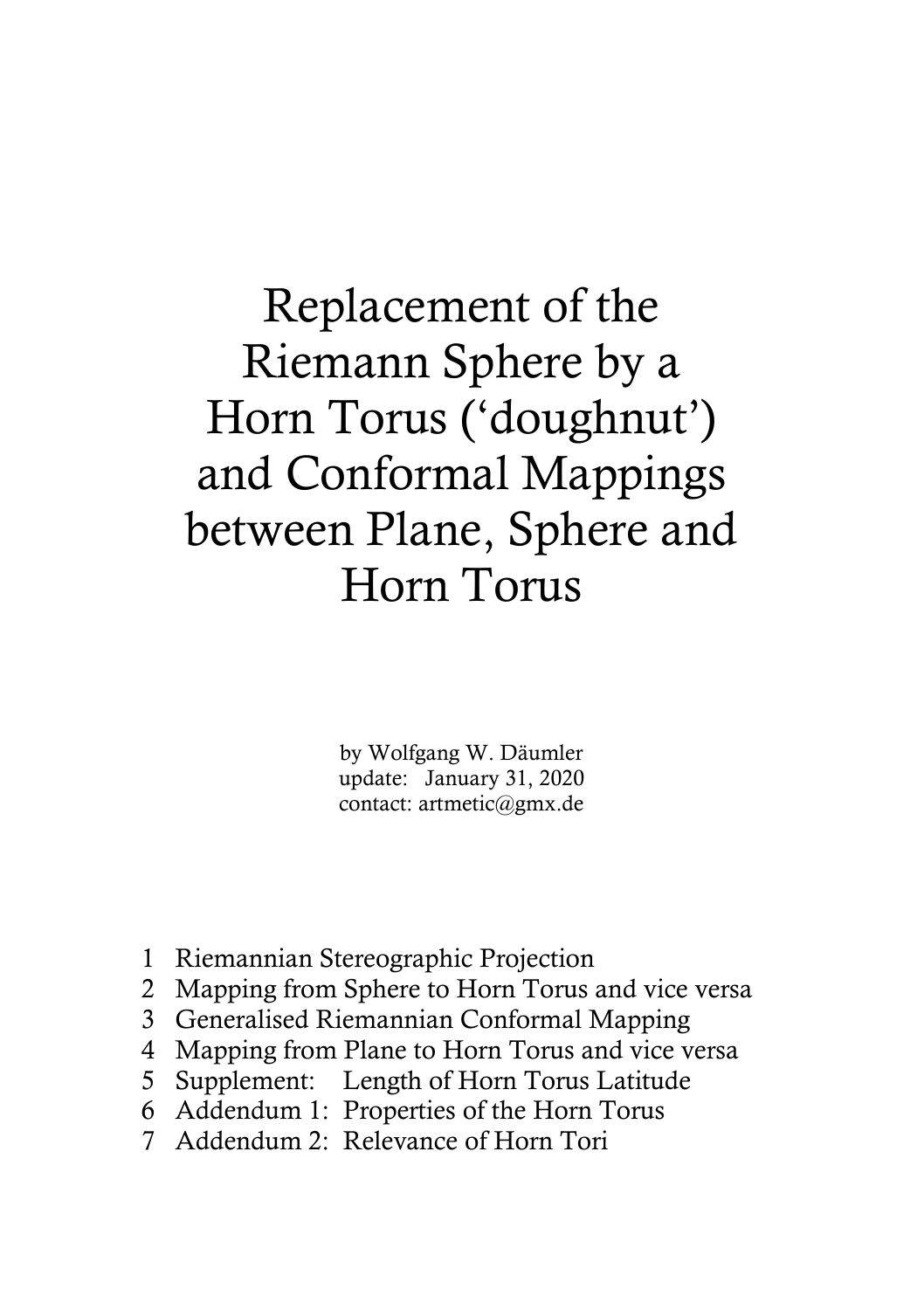Preliminary Remark: This publication doesn't require particular mathematical skills, is no real contribution to scientific cognition and seems to have no great relevance in science. But the geometrical figure horn torus is unduly underrepresented in serious publications, that it is justified to mention it in as much contexts as possible. After all, the conformal mapping, that we discuss here, and the bijectivity between horn torus and Riemann sphere distinguishes it as a member of complex manifolds.

Wherever you apply the Riemann sphere in theoretical physics, you may replace it by the horn torus and instantaneously gain a lot more properties of the described object. And by *dynamization*, i.e. adding revolutions, rotations and changes of size, and after intense familiarization with then detected new multifarious and sophisticated properties, there will open a completely new mathematical world which bears the possibility to see and describe the fundaments of our 'real world' in a quite different and potentially most comprehensive way.

Abstract: For certain applications, especially regarding fundamental physical questions, it might be useful to replace the well-known and wellestablished Riemann sphere by the geometric figure horn torus, which comprises much more properties, complexity and capabilities than the sphere provides. In this paper we will describe the analytical method for respective conformal mappings.

Key Words: horn torus model, conformal mapping, Riemann sphere, compactification, complex analysis, manifolds, infinity

Acknowledgement: I want to thank Vyacheslav Puha, Murmansk, Russia, for the idea and the stimulus to search for this conformal mappings and Professor Saburou Saitoh, Kiryu, Japan for the kind inclusion of the topic into several of his papers and presentations.

History: horn torus idea and distribution as private letters 1988, first prints of the original texts in German (DornTorus 1+2) 1996 and 1998, website dorntorus.de in German 2000, website horntorus.com 2006, continuously enhanced since then, this subject 'conformal mapping' 2018 in correspondence with Vyacheslav Puha and Professor Saburou Saitoh.

Author: retired, used to be a physicist (theoretical physics) and physician (anaesthesia), was/is active in several more fields (aviation, navigation, architecture, programming, digital art, …), now living in South Germany.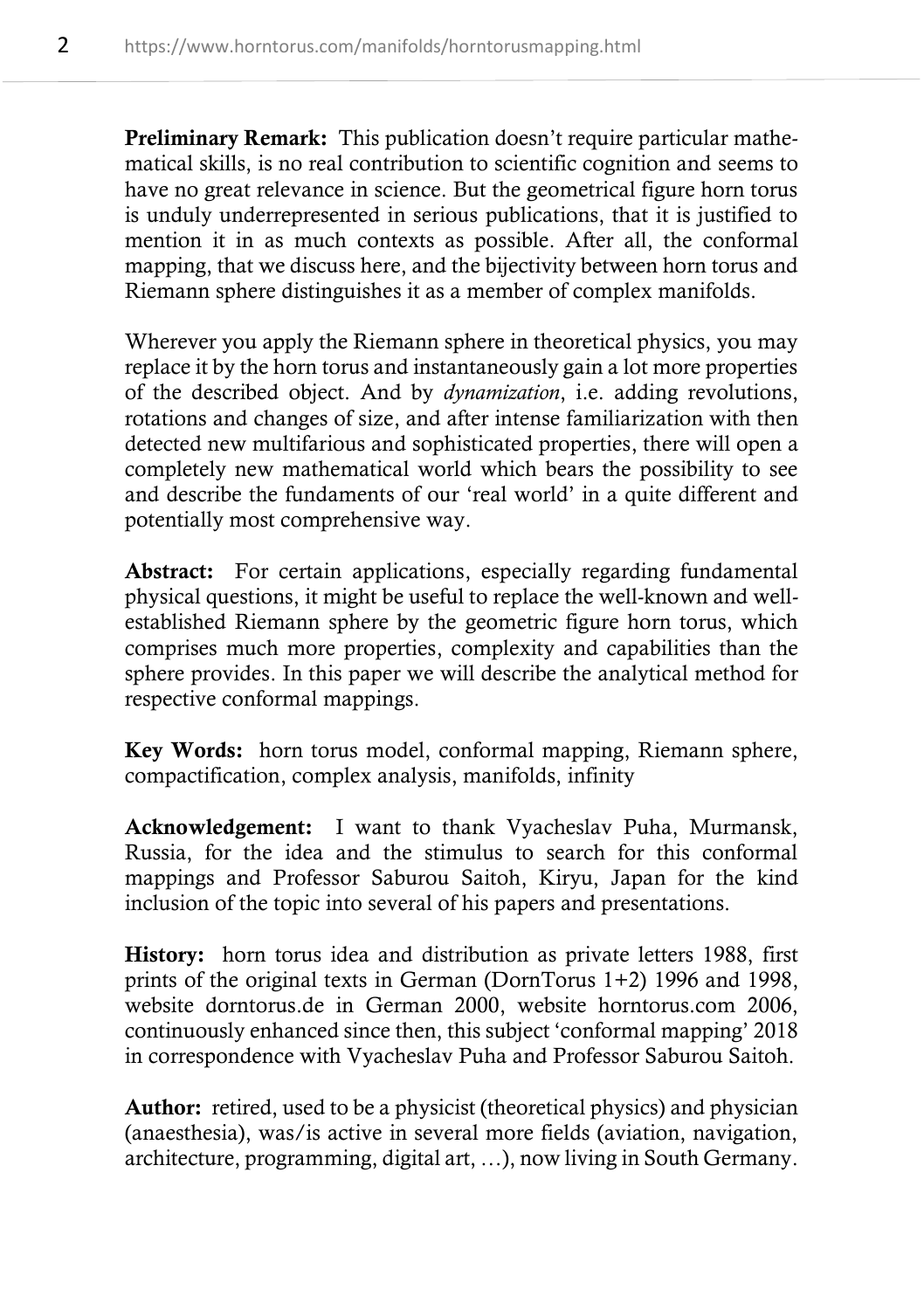## 1 Riemannian Stereographic Projection

There surely is no need to discuss the method and properties of mapping points, lines and curves (functions) from the complex plane onto the Riemannian unit sphere. The stereographic projection with all its properties and associated mathematical laws is sufficiently known. Here we only designate the following elements for figure 1:

- M: centre of the Riemann sphere
- 0: touch point of plane and sphere (zero point of complex plane)
- N: 'north pole' of sphere on extended line  $\overline{OM}$  (opposite 0)
- Z: point on complex plane, assigned to the complex number z
- $|z|$ : absolute value of z *and* length of line  $\overline{0Z}$
- P: intersection point of line  $\overline{NZ}$  on surface of sphere
- $\alpha$ : central angle 0MP for chord  $\overline{OP}$



Because of angle  $0NZ = \alpha/2$  (it is circumferential angle for chord  $\overline{OP}$ ) and  $\overline{ON} = 1$  (by definition of Riemann sphere) we have for the mappings from plane to sphere and vice versa:

$$
\alpha = 2 \tan^{-1}(|z|) \tag{1.1}
$$

$$
|z| = \tan(\alpha/2) \tag{1.2}
$$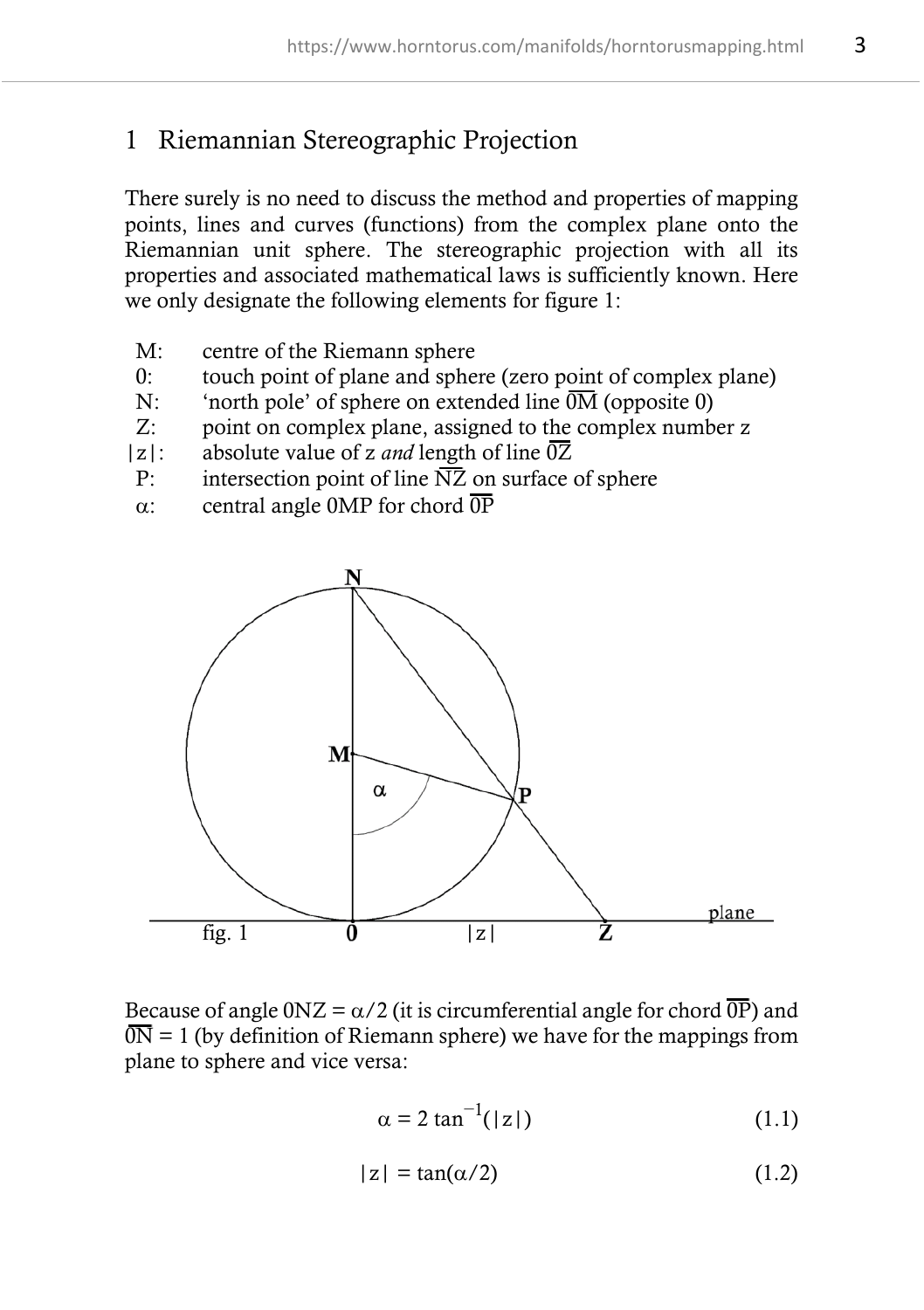### 2 Mapping from Sphere to Horn Torus and vice versa

A similar stereographic projection like the Riemannian probably does not exist for these mappings, when conformality likewise is stipulated, and so we study sphere and horn torus separately, not for the representation of complex numbers only but for all cases and generally valid.

Therefor we don't declare any appropriate stereographic projection and try to proof the conformality afterwards but we use the conditions of conformality instead to compile and establish the wanted mapping analytically:

*One* condition for conformal mapping is that small circles on the origin are mapped as small circles on the target surface and therefore we construct small circles on both surfaces that only are dependent on the position of points P on the surface, i.e. only dependent on the angles  $\alpha = \angle NMP$  for the sphere (see fig. 2) resp.  $\varphi = \angle SMP$  for the horn torus (fig. 3). Due to rotation symmetry of both figures the rotation angle  $\omega$ doesn't play any role and is arbitrary, and likewise, because of mirror symmetry,  $\alpha$  can be exchanged by  $\pi - \alpha$  (what corresponds to the exchange of north and south pole of the sphere) and  $\varphi$  can be exchanged by  $2\pi - \varphi$ . Even the radii r of both figures turn out to be arbitrary and independent.

Following drawings show longitudes, spacing 10°, and latitudes, spacing 20°, P located at angles  $\alpha = 50^{\circ}$  resp.  $\varphi = 140^{\circ}$ ,  $\varphi = 35^{\circ}$  on both figures.



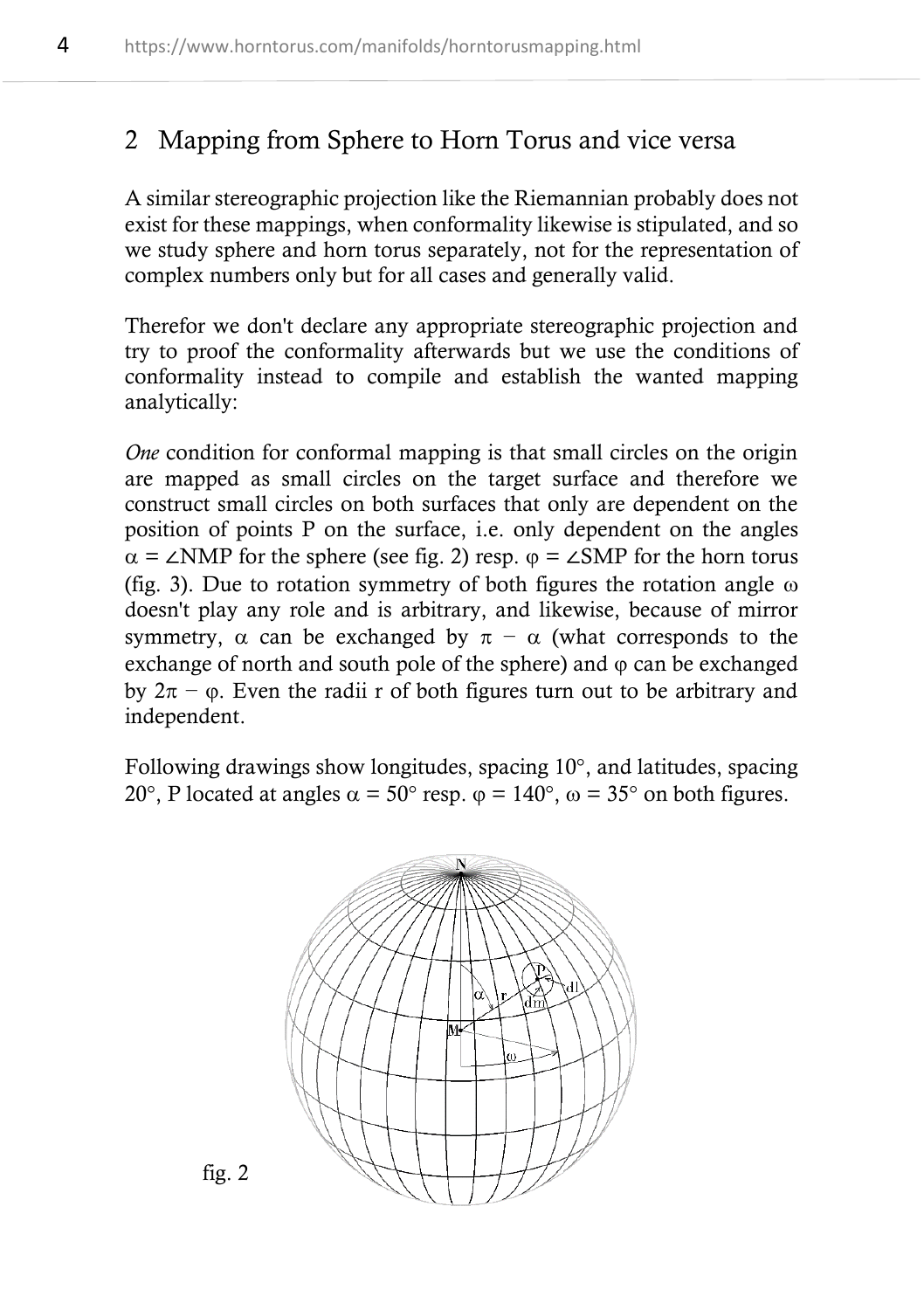

We consider the small circle around any point P and state the condition that the radii dm (in direction of meridians) and dl (parallel to latitudes) have to be equal.

Lengths m of longitudes (meridians) on both figures, sphere and horn torus, are  $m = 2\pi$ ·r and lengths 1 of latitudes (computed differently, see supplement for derivation):

$$
1 = 2\pi \cdot r \cdot \sin \alpha \tag{2.1}
$$

on the sphere and, from (5.1)

$$
1 = 2\pi \cdot \mathbf{r} \cdot (1 - \cos \varphi) \tag{2.2}
$$

on the horn torus.

The differentials dm - radii of the small circles on the longitude - are  $dm = r \cdot d\alpha$  on the sphere and  $dm = r \cdot d\omega$  on the horn torus. differentials dl - radii of the respective small circles on the latitude  $dl = d\omega \cdot r \cdot \sin \alpha$  on the sphere and  $dl = d\omega \cdot r \cdot (1 - \cos\phi)$  on the horn torus.

After equalling dm and dl in both figures separately and cancelling r we have for the sphere  $d\alpha = d\omega \cdot \sin \alpha$ and for the horn torus  $d\varphi = d\omega \cdot (1 - \cos\varphi)$ 

By solving both equations to d $\omega$  and equalling we get the differential equation

$$
d\alpha/\sin\alpha = d\varphi/(1 - \cos\varphi)
$$
 (2.3)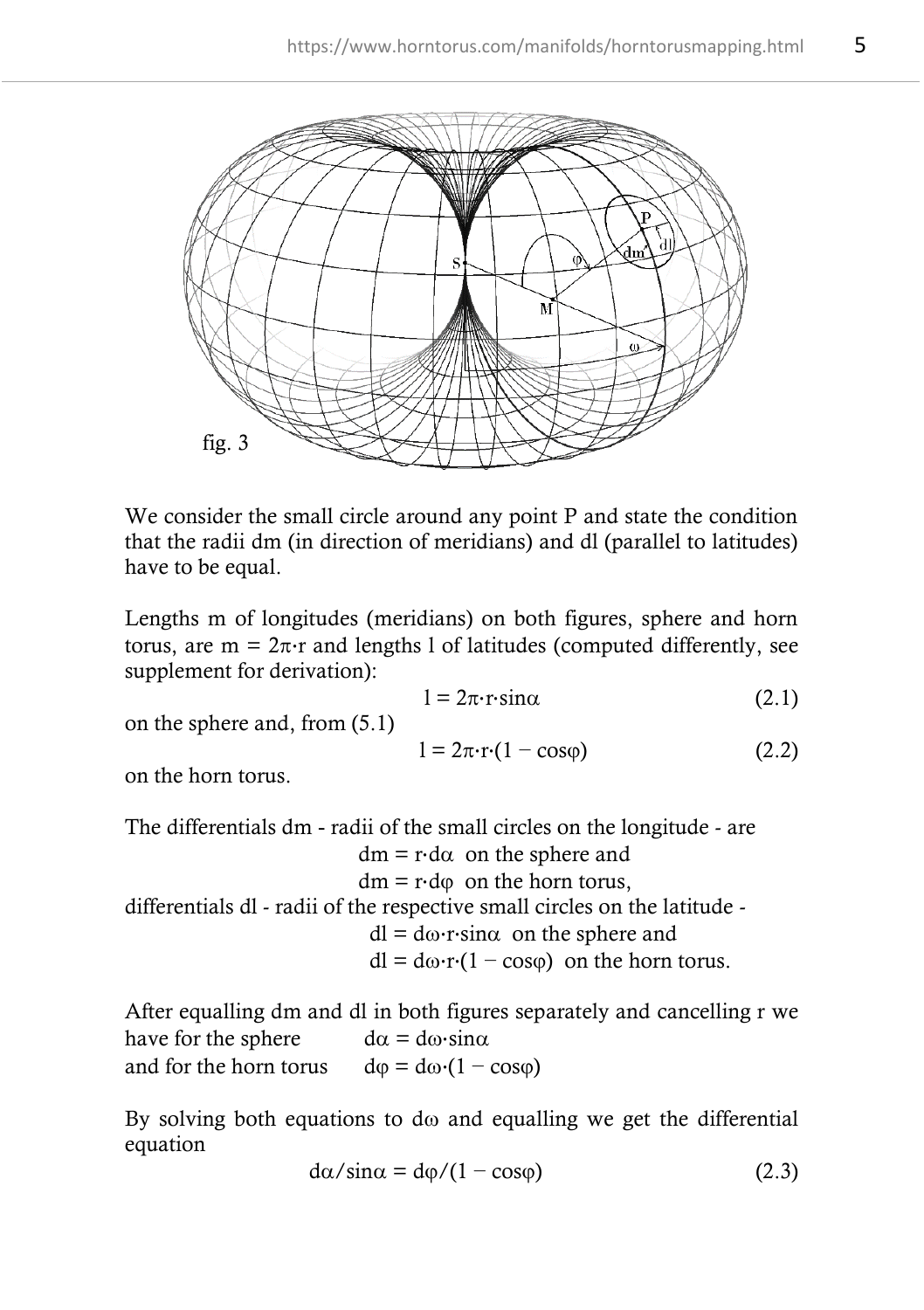Finally we obtain the condition for conformal mapping by integration:

$$
\int (1/\sin \alpha) d\alpha = \int (1/(1 - \cos \varphi)) d\varphi
$$
 (2.4)

$$
\ln(|\tan(\alpha/2)|) = -\cot(\varphi/2) + C \tag{2.5}
$$

$$
\varphi = 2 \cot^{-1}(-\ln(|\tan(\alpha/2)|) - C) \tag{2.6}
$$

$$
\alpha = 2 \tan^{-1}(e^{-\cot(\varphi/2) + C})
$$
 (2.7)

with  $0 < \alpha < \pi$ ,  $0 < \varphi < 2\pi$ , C any real number.

C is a kind of 'zoom/diminishing factor' for the mapped figures and shifts them: case  $\alpha \rightarrow \varphi$ :  $\varphi$  moves towards  $2\pi$  with increasing C > 0, towards 0 with C < 0, case  $\varphi \to \alpha$ :  $\alpha$  moves towards  $\pi$  with increasing C > 0, towards 0 with C < 0, conformality is given for  $C \neq 0$  as well, but the mappings are not bijective, when the constant  $C \neq 0$  shall be the same in the inverse mapping.

### 3 Generalised Riemannian Conformal Mapping

The Riemannian stereographic projection (plane  $\leftrightarrow$  sphere) likewise is a special case amongst others, the generalised formulas for conformal mapping, replacing  $(1.1)$  and  $(1.2)$ , but then with loss of bijectivity when  $C \neq 1$ , are

$$
\alpha = 2 \tan^{-1}(C \cdot |z|) \tag{3.1}
$$

$$
|z| = \tan(\alpha/2) / C \tag{3.2}
$$

Real number  $C > 0$  again is a kind of 'zoom/diminishing factor' for the mapped figures.

#### 4 Mapping from Plane to Horn Torus and vice versa

When we combine (1.2) with (2.6) resp. (2.7) we get the formulas for conformal mapping direct from plane to horn torus and vice versa:

$$
\varphi = 2 \cot^{-1}(-\ln(|z|) - C) \tag{4.1}
$$

$$
|z| = e^{-cot(\varphi/2) + C}
$$
 (4.2)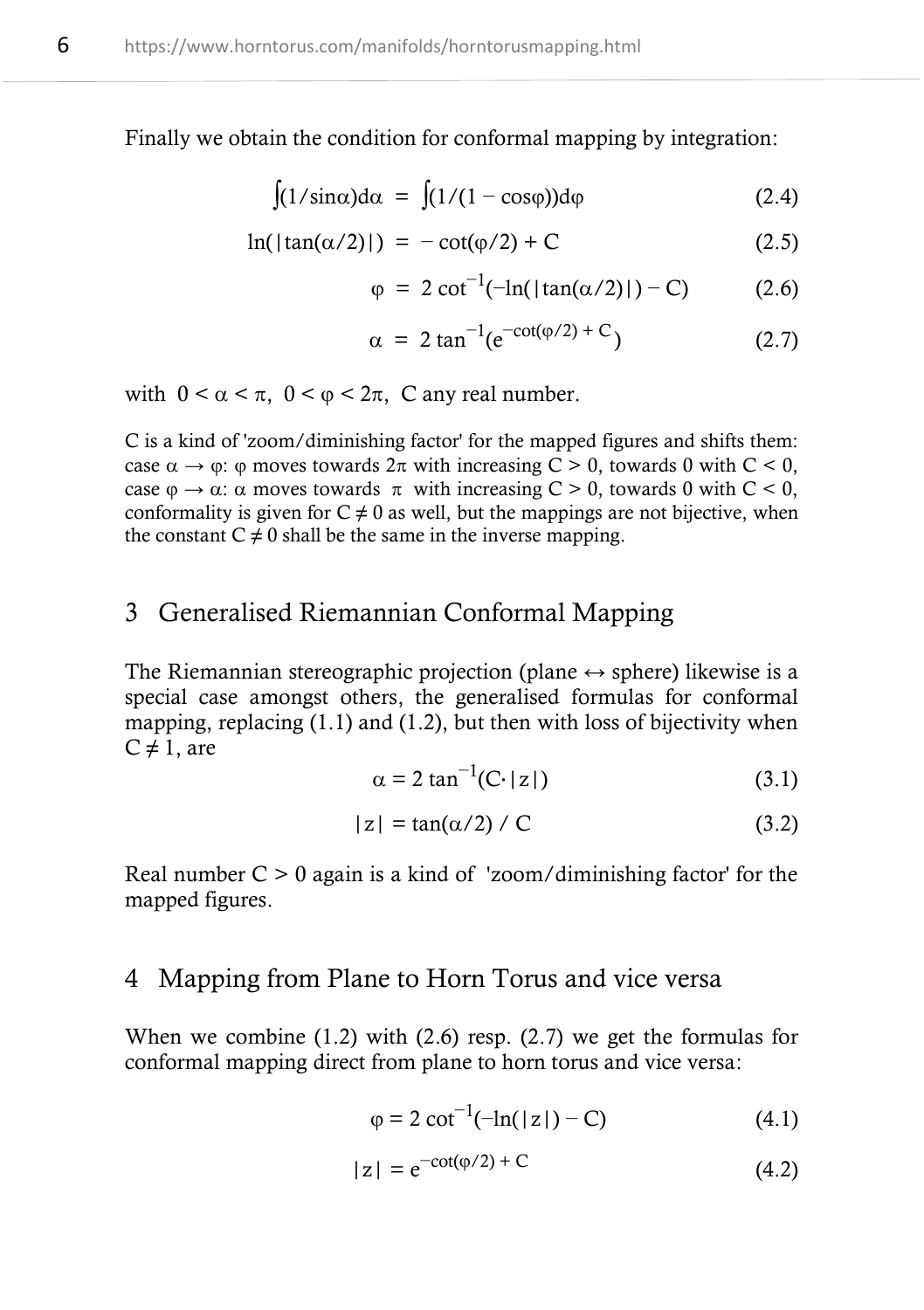

### 5 Supplement: Length of Horn Torus Latitude

The sketch shows details of a horn torus cross section, embedded in a slightly tilted perspective view, point P is positioned on longitude  $\omega$ (rotation angle)  $90^{\circ}$  and latitude  $\omega$  (torus bulge revolution angle) 135 $^{\circ}$ . S is centre of horn torus, M is centre of circle (half of cross section) with radius r, Q is centre of selected latitude through P and lies on main symmetry axis, auxiliary line  $\overline{MR}$  is perpendicular to  $\overline{QP}$ , auxiliary line PL perpendicular to diameter of horn torus cross section circle through S and M. With these points and parameters, we easily can calculate length 1 of the latitude with radius  $\overline{OP}$ :

$$
\overline{QP} = \overline{QR} + \overline{RP}
$$
  
= SM + \overline{ML}  
= r + r \cos(\pi - \varphi)  
= r - r \cos\varphi  
= r \cdot (1 - \cos\varphi)  

$$
1 = 2\pi \cdot \overline{QP}
$$
  

$$
1 = 2\pi \cdot r \cdot (1 - \cos\varphi)
$$
 (5.1)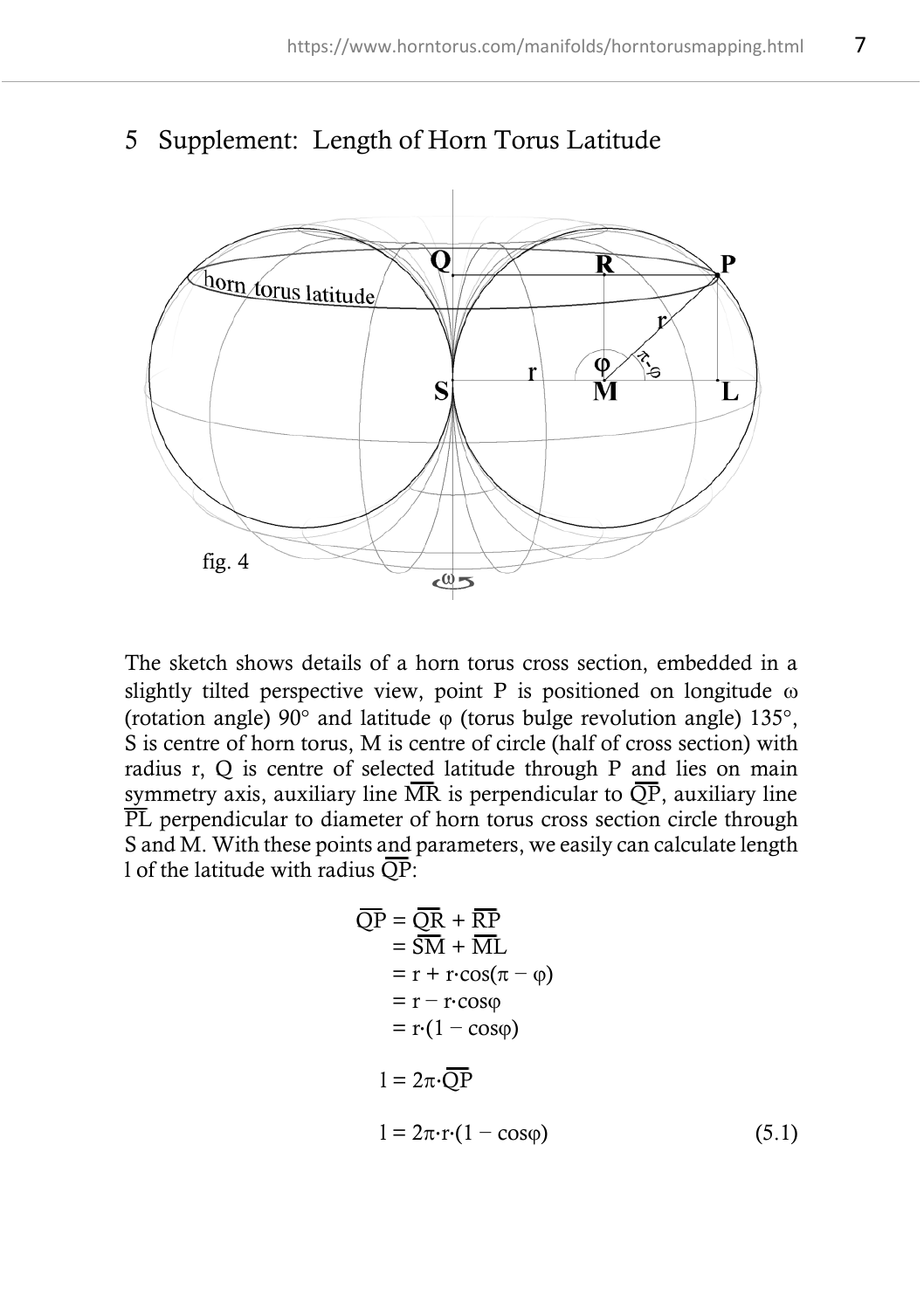## 6 Addendum 1: Properties of the Horn Torus

For centuries science ignored the existence of the geometric figure horn torus completely or neglected its relevance unduly. Nearly nobody realized, described and applied the exceptional topology, maximum symmetry, high complexity and creative capabilities of this unique object. Now, in recent years, it increasingly appears in publications, mostly in context of particle and quantum physics and in connection to cosmological questions. The subject is developing and promises to stay exciting for a good while.

Horn torus properties then get most thrilling when we add dynamic to the figure, when we let it turn, around the main symmetry axis and around the torus bulge, when we let it change its size during the turns, when we combine all these motions and when we finally interlace two, more or even infinitely many such dynamic horn tori with one another.

As static figure the horn torus is a rather simple object with only little properties, e.g. one can establish the parametric form in three dimensions

$$
x = r \cdot (1 - \cos\varphi) \cdot \sin\omega
$$
  
y = r \cdot (1 - \cos\varphi) \cdot \cos\omega  
z = r \cdot \sin\varphi

or similar, depending on definition of axes and angles (compare fig. 3+4), and the surface area and the volume can be computed as

$$
A = 4\pi^2 r^2
$$

$$
V = 2\pi^2 r^3
$$

As the horn torus is a special case of ring torus with radii R and r, all findings from there can be taken for the horn torus by equalling the radii, but all that is not really notably.

The topology however differs eminently, compared with the ring torus, and it should be reviewed thoroughly. In respect of the mapping from the Riemann sphere one realizes that on the horn torus the points for zero and for infinity merge to one single point, what induces that strange topology. This property is used by Professor S. Saitoh in connection with his results in the division by zero issue, e.g. in our common recent paper [researchgate.net/publication/335463208](https://www.researchgate.net/publication/335463208) and in other publications.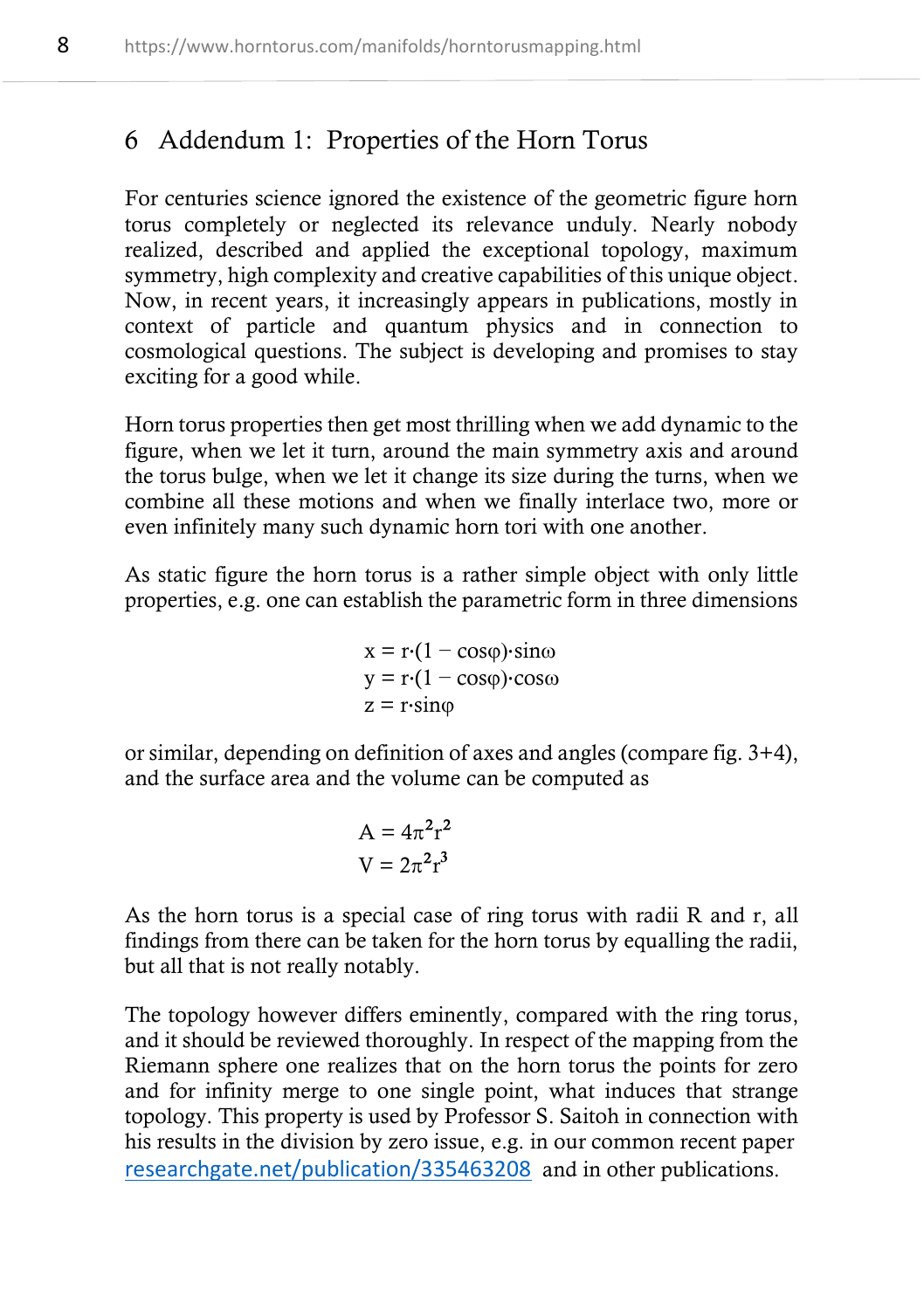# 7 Addendum 2: Relevance of Horn Tori

To anticipate it first: The horn torus helps to understand our 'real world'. But note: horn tori are not real, they don't occur as figures in reality, regardless how you define reality. If at all, I myself only talk about very restricted epistemological meanings of the term, but here I do not intend to add any more useless contributions to the general philosophical debate concerning reality, only the remark that all of our many models of nature are crutches to hobble around the never reachable and imaginable truth, solely to enjoy the short, rare moments of supposed close encounter of it.

No actual model of nature comprises all aspects of experienceable reality. We indeed possess lots of mathematical descriptions for all single realized physical processes and apply them very successfully, but no one describes all in one big idea, and furthermore there is a lack of appropriate images that illustrate objects and processes in a way that they match the human thought structure and our mental capability.

Here starts the relevance of horn tori. The associated model, described on the web link below, tries to fill this lack of imagery, what most of us need for a good understanding. It's not a theory but an allegoric representation. The consistent theory, based on this horn torus model, is a current project.

The dynamised horn torus illustrates in an easily intelligible pictorial way the big mysteries in our comprehension of reality:

intrinsicality of time, space and physical objects, continuum vs. discrete nature of space, metrisation of space, origin and cause for quantization, minimum values, constancy of lightspeed, maximum value, non-locality of quantum processes, entanglement, arrow of time, determinism, causality, …

The author of this present paper provides a lot of thoughts, texts, images and animations concerning the horn torus model as a kind of intellectual game, first to exercise imaginative power, to improve abstract thinking and to generate lots of aha moments, then as proposal for a different approach to physical questions, and finally as part of an interdisciplinary art project on his private website: